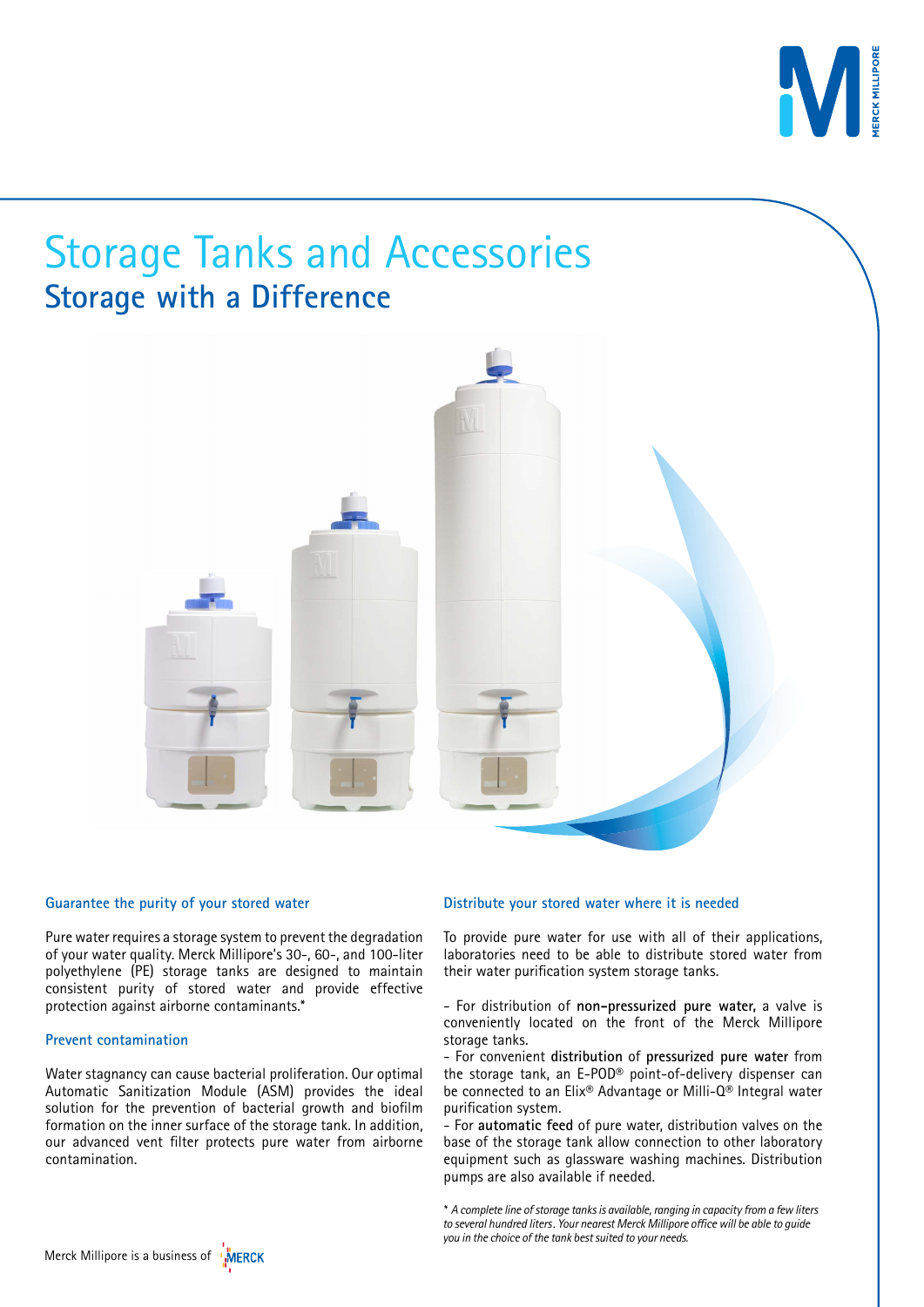## **Optimized pure water storage**

The main concern when storing pure water is degradation of water purity over time. Only a strict choice of storage tank materials, associated with a careful design and appropriate protection against airborne contaminants, can ensure consistent water quality during storage.

## **Innovative storage tank design**

Merck Millipore 30-, 60-, and 100-liter polyethylene storage tanks incorporate the latest technical developments and advanced features for stored water of consistent purity.

All tanks have a small footprint and are designed for wall-mounting if required. Underbench installation is also possible for some models.

#### **Unique features**

- Polyethylene selected for its minimum release of extractables
- Opaque walls block sunlight to prevent algae development
- Smooth inner surface prevents biofilm formation
- Cylindrical shape minimizes surface area in contact with water
- Conical bottom allows complete draining for cleaning and rinsing
- Pure water smoothly fed in at the bottom of the tank prevents absorption of carbon dioxide
- Front valve enables manual dispense of pure water
- Distribution valves permit connection to other laboratory equipment
- Hermetically sealed lid blocks air from entering the tank
- Large top opening allows manual cleaning during sanitization procedure
- Compact space-saving design

#### **Fail-safe protection**

- Sensor rod float switch system for automatic storage tank refill and indication of water level (% full)
- Overflow connected to the drain, in the unlikely event of a water system malfunction
- Direct display of stored water level on water purification system units
- Water sensor

## **Storage tanks designed for efficiency**

#### **Designed for efficiency**

- **1.** Hermetically sealed lid
- **2.** Sensor rod float switch
- **3.** Sanitary overflow
- **4.** Blow-molded storage tank
- **5.** Cylindrical shape
- **6.** Conical bottom with distribution valves
- **7.** Front dispensing valve
- **8.** Advanced vent filter



*For details of the tests performed during the storage tank development process, please request the publication "R&D Notebook 1: Optimizing the storage of purified water for laboratory applications" (Ref. No.: RD001EN00) from your local Merck Millipore representative.*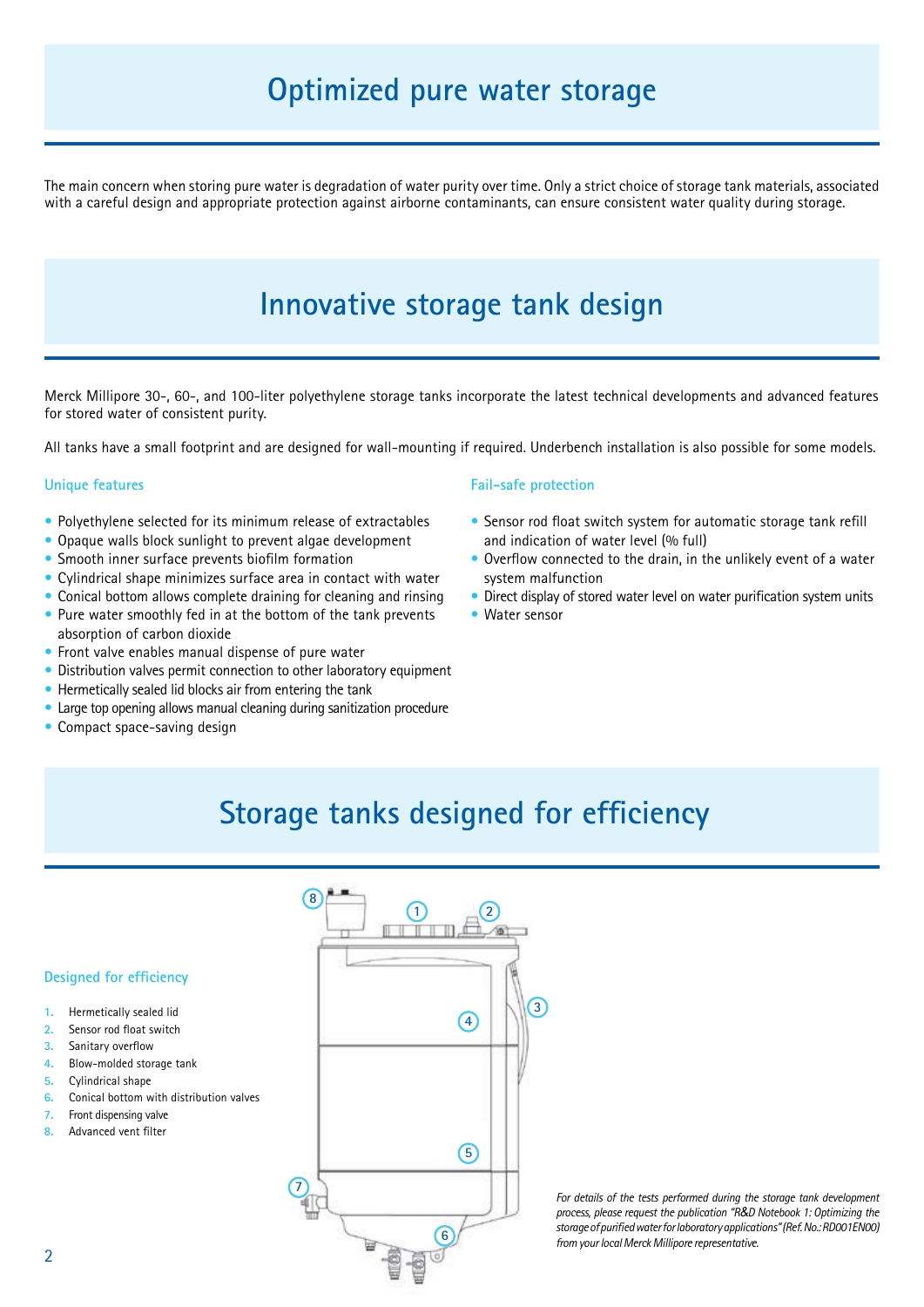## **Storage Tank Accessories**

In order to help ensure optimum purity and distribution of your stored water, Merck Millipore offers a range of accessories and connections for your storage tank, including the following items:

- Advanced Vent Filter
- Automatic Sanitization Module
- Air Gap Device
- E-POD® pure water remote dispenser
- Washer Distribution Kit
- Water Sensor
- Lab Close Kit

**Advanced vent filter: important protection against airborne contaminants**

Air is contaminated by carbon dioxide, particles, microorganisms, and volatile organic compounds that come mainly from the laboratory atmosphere. To protect pure water from all these contaminants, Merck Millipore has developed an advanced storage tank vent filter that includes:

- Activated carbon to adsorb volatile organics (including lab solvents such as acetone, chloroform, and methanol)
- A soda-lime bed to remove CO<sub>2</sub>
- A Durapore<sup>®</sup> hydrophobic membrane for particle and bacteria retention

This advanced vent filter is recommended for the protection of high-resistivity water, such as Elix® product water, during storage. To protect RiOs™ reverse osmosis-quality water, a Durapore® 0.45 µm hydrophobic membrane vent filter is also available.



*Advanced storage tank vent filter*

- 1. Airborne Contaminants
	- A. Volatile Organics
	- B. Particles
	- C. Bacteria
	- $D. CO<sub>2</sub>$
- 2. Volatile Organics absorption
- 3.  $CO<sub>2</sub>$  removal
- 4. Particle and Bacterial retention
- 5. Storage tank inlet Purified air enters the storage tank



*Complete Merck Millipore water purification chain with the ASM and water sensor*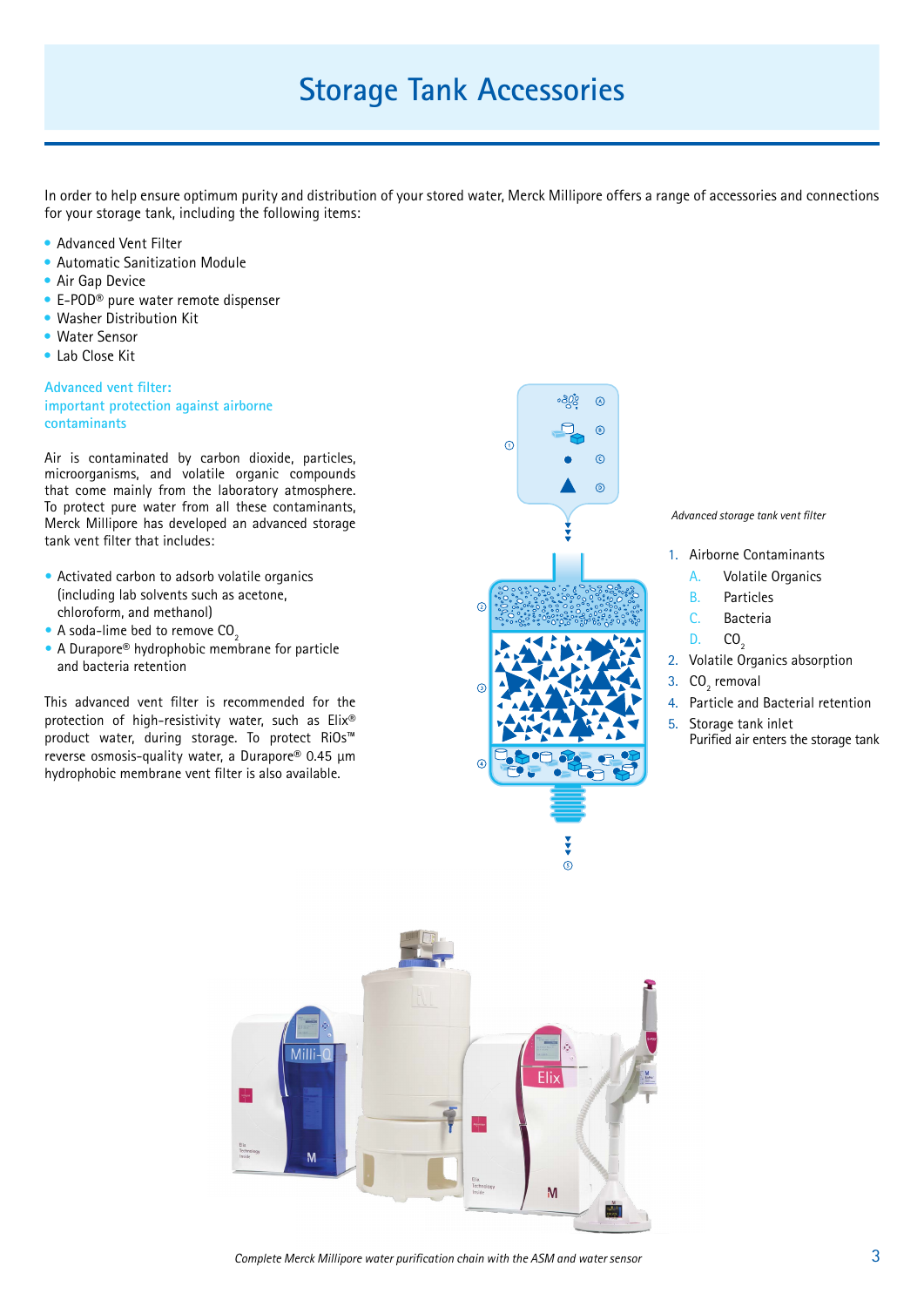#### **Automatic Sanitization Module (ASM): say "No!" to bacterial proliferation**

Maintaining high purity water with low bacteria levels during storage is critical. If left to proliferate, trace levels of microorganisms present in pure water compromise water purity. This bacterial contamination is responsible for the formation of a biofilm — an accumulation of organic material made up of active and dead organisms, on the inner walls of the storage tank.

Even though chemical sanitization and mechanical scrubbing may be periodically performed, this biofilm is difficult to remove and is a frequent source of recontamination in stored water.



*Biofilm formation over time*

Merck Millipore's ASM is designed to prevent the growth and proliferation of bacteria and the resulting biofilm on the inner surface of Merck Millipore PE storage tanks. The ASM makes use of the germicidal properties of an ultraviolet (UV) light at 254 nm, which is fitted inside the tank.



*Germicidal effectiveness of the UV lamp*

### **The ASM provides full flexibility for guaranteed results**

- 254 nm UV lamp; selected for its germicidal effectiveness
- Pre-programmed intervals of 10-min / day automatic UV illumination for optimized efficiency
- Additional programmable and manual UV exposure possible to meet critical application requirements
- Up to 45 min /day of UV exposure for total flexibility
- Program daily time settings, UV cycles, and UV lamp operation displayed on the Millitrack® e-Solution dashboard
- UV lamp exchange alarm for easy maintenance
- Compact design allowing installation on top of the storage tank

### **10 minutes of daily UV exposure is sufficient**

During development of the ASM, the UV lamp exposure cycles were optimized by examining the resulting bacterial reduction after exposure.

Two 60-liter storage tanks were fed by an intentionally contaminated reverse osmosis water purification system. The tanks were then emptied and refilled each day and alternately equipped with an ASM into which variable illumination times were programmed.

As shown in the graphs, 10 minutes per day of UV exposure were enough to make the tanks return to their original low bacterial levels.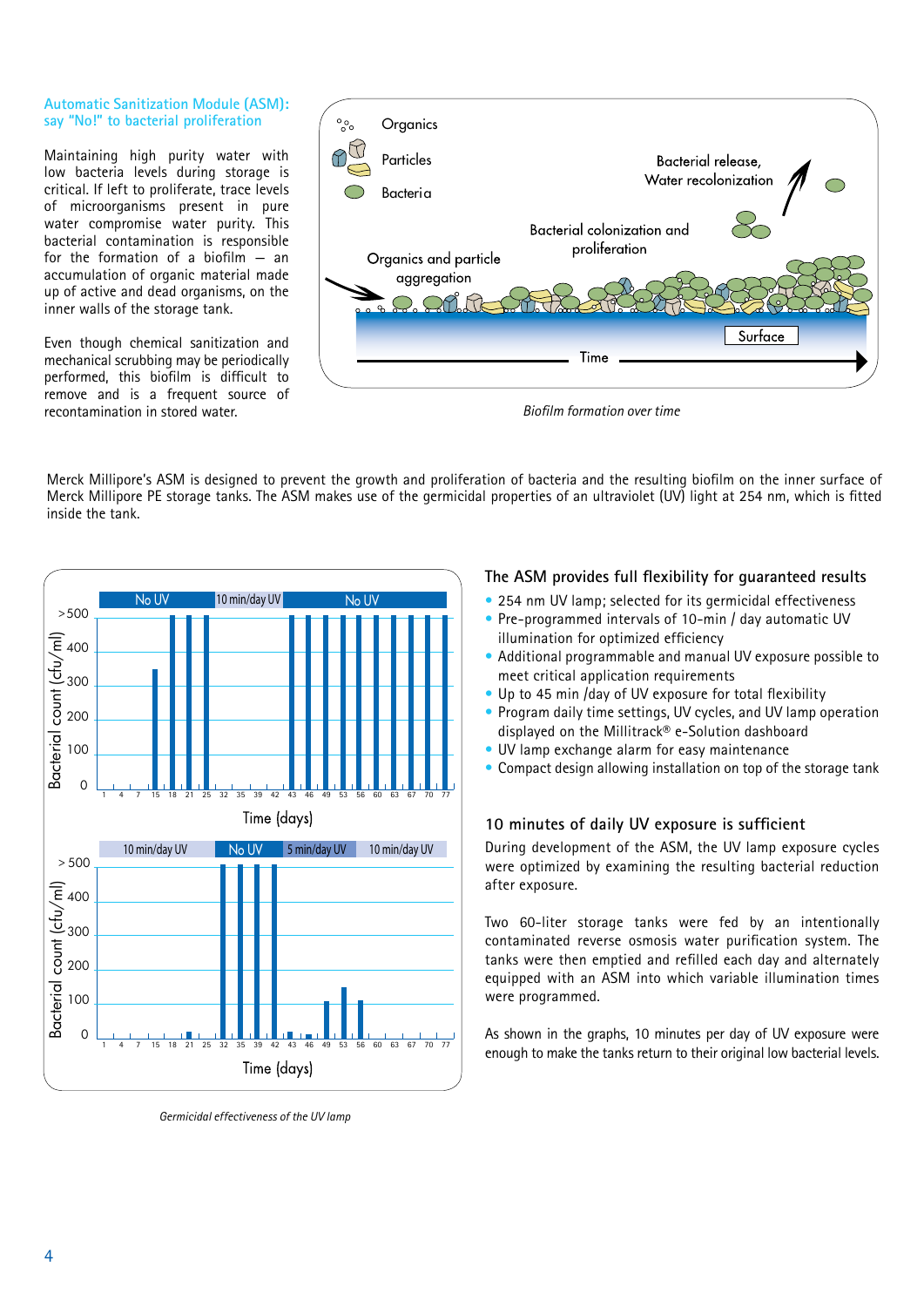#### **Air gap device for protection against bacteriological contamination**

Water purification systems and storage tanks sometimes require a connection to the drain.

Drains are typically dirty environments contaminated by microorganisms, and in particular, bacteria. Therefore, when the outlet of the water system reject tubing is pushed into the drain, there is a risk that bacteria could contaminate the inside of the reject tubing, and then progressively move to the water system.

One way to prevent this from occurring is to install an air gap device on the reject tubing. This allows the reject water flow to move through the tubing without touching the inside of the contaminated drain environment. Installing an air gap device is an easy and safe way to prevent the development of bacteria above the air gap level.



#### **E-POD® pure water remote dispenser: pure water where you need it**

The E-POD® Elix® water point-of-delivery unit can be connected to an Elix® Advantage pure water system or Milli-Q® Integral pure and ultrapure water system to dispense pure water wherever it is needed in the lab.

Advantages of the E-POD® remote dispenser include:

- Improved bacterial water quality (less than 0.1 cfu/mL, with final filter)
- •Versatility enabling use for multiple applications or users when a Millipak® or Biopak® polisher is fitted to the dispenser outlet
- Volumetric dispensing to save time
- Ergonomic design and ease of use
- Flexibility, with installation of up to three E-POD® units per system
- Information at a glance thanks to the color backlit screen on the dispenser base
- Space-saving small footprint



*E-POD® pure water remote dispenser*

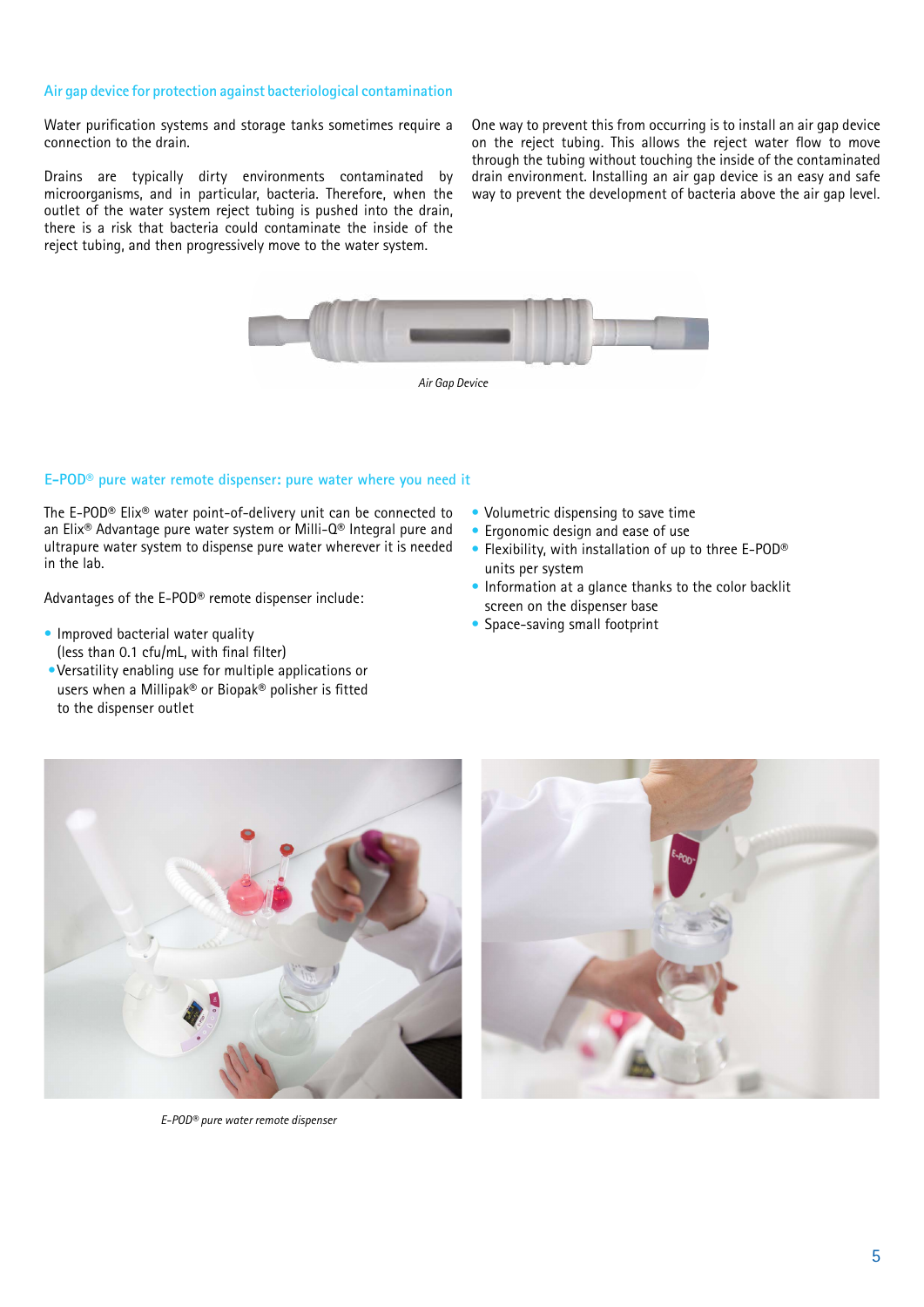#### **Distribution pumps to meet increased demands**

#### **Washer Distribution Kit**

A key use of pure water is as feed to laboratory appliances such as glassware washers, autoclaves, sterilizers and weathering devices.

The Merck Millipore Washer Distribution Kit provides cost-effective and convenient distribution of pure water to common laboratory appliances, with flow rates between 12.5 – 13.5 L/min (at 2 bar or 30 psi, depending on voltage).

Installation of the small-footprint kit is fast, easy, and universal, with bench, underbench, or wall-mounted options. Users profit from a silent, automatic supply of pure water when required.



*The graph shows characteristics of Merck Millipore distribution pumps. Pumps provide a long service lifetime and quiet operation.*



*Washer Distribution Kit* 

#### **Water sensor for control over feed water supply**

If there is water on the floor, the water sensor enables shutdown of the feed water supply in order to prevent a lab flood.

#### **Lab Close Kit keeps your system in top condition when you're away**

When your facility is closed for an extended time — such as vacation periods — the Lab Close Kit will avoid water purification system standstill during these long periods. The Lab Close Kit intelligently optimizes the consumption of water and electricity by your system, preventing the negative effects of nonuse, such as bacteria buildup. Your water purification system remains in top condition, ready for immediate use upon your return.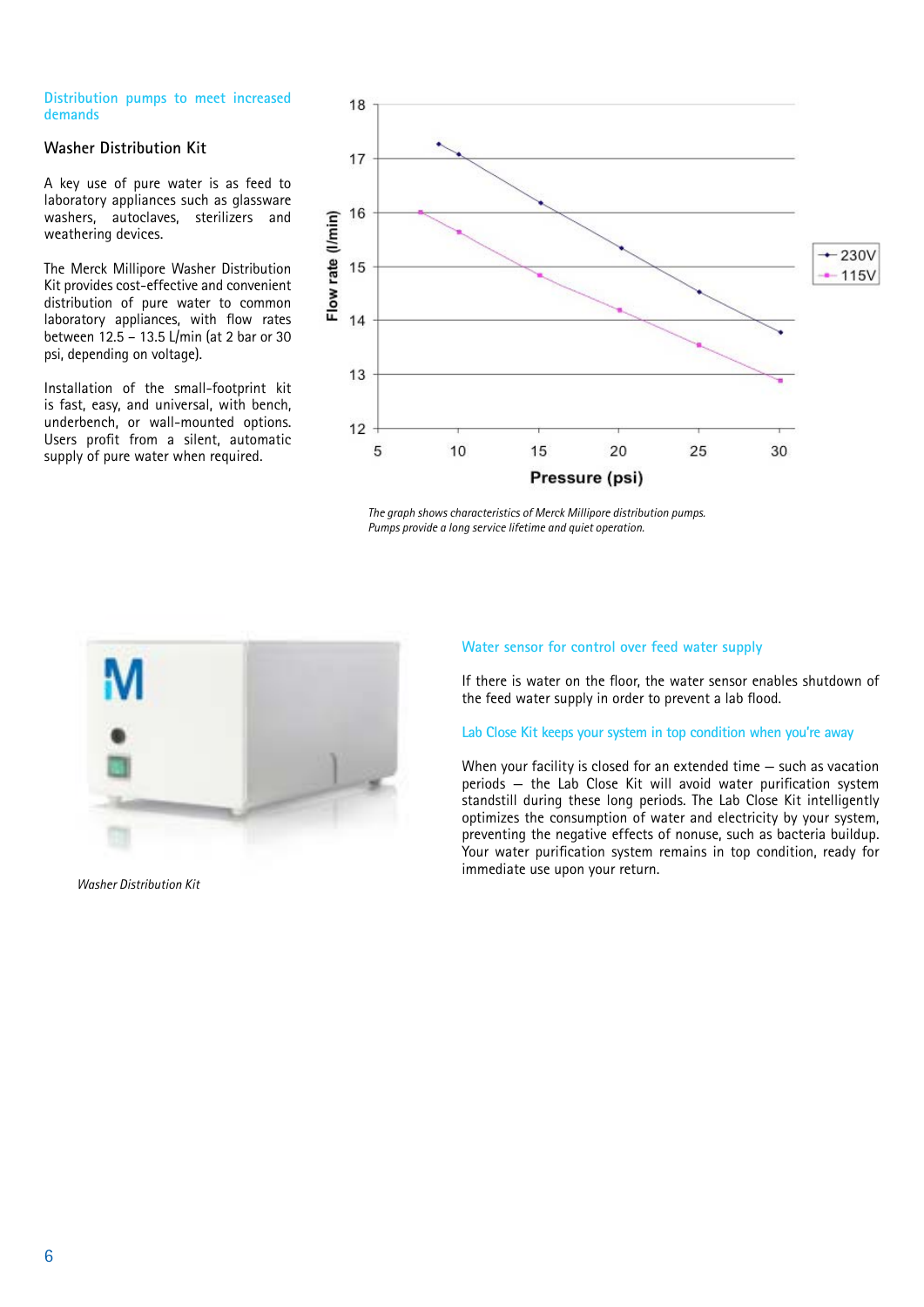## **Specifications & Ordering Information**

## **Specifications for Polyethylene Storage Tanks**

There are several different storage tank sizes available in this range:

## **30-liter Storage Tank\***

| <b>Diameter</b>         | 380 mm (14.82 in.) |
|-------------------------|--------------------|
| Height                  | 600 mm (23.4 in.)  |
| Maximum Usable Capacity | 25 L               |
| Weight (full)           | 30 kg (66.14 lb)   |

## **60-liter Storage Tank**

| Diameter                | 380 mm (14.82 in.) |
|-------------------------|--------------------|
| Height                  | 840 mm (32.76 in.) |
| Maximum Usable Capacity | 54 L               |
| Weight (full)           | 59 kg (130.07 lb)  |

### **100-liter Storage Tank\***

| Diameter                | 380 mm (14.82 in.)  |
|-------------------------|---------------------|
| Height                  | 1255 mm (48.95 in.) |
| Maximum Usable Capacity | 91 L                |
| Weight (full)           | 98.5 kg (217.15 lb) |

\* For 30-liter and 100-liter storage tanks, underbench models are also available.

## **Ordering Information**

| <b>Description</b>                | Catalogue No. |
|-----------------------------------|---------------|
| <b>Polyethylene Storage Tanks</b> |               |

| 30-liter PE tank             | TANKPE030 |
|------------------------------|-----------|
| 30-liter PE underbench tank  | TANKBI030 |
| 60-liter PE tank             | TANKPE060 |
| 100-liter PE tank            | TANKPE100 |
| 100-liter PE underbench tank | ZBITANK01 |